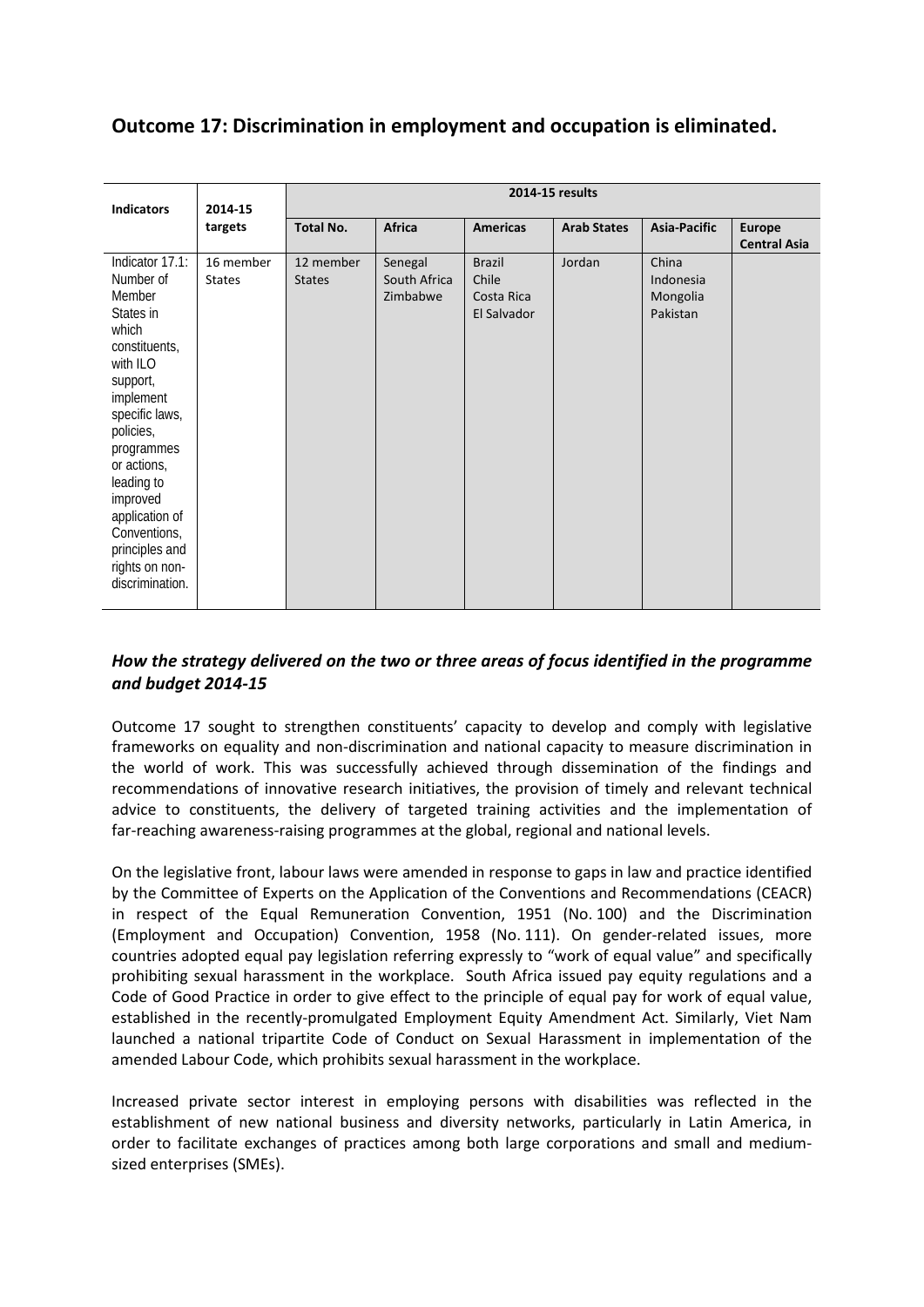There was keen interest in developing survey instruments on gender related issues, and particularly in measuring the gender wage gap in sectors where women predominate, such as education and health. The Palestinian Central Bureau of Statistics successfully launched a survey on the gender wage gap in the education sector in the Occupied Palestinian Territory, the results of which will provide the necessary data and statistics to inform policy decisions for the sector.

#### *How the strategy delivered support to constituents*

To promote compliance with national legislation on disability issues, the ILO launched the Global Business and Disability Network Charter, which has been signed by the chief executive officers (CEOs) of 11 multinational private sector companies. The signatories undertake to develop policies and practices that protect persons with disabilities from all forms of discrimination and to promote equal treatment and equal opportunities for persons with disabilities by providing reasonable accommodation in all aspects of conditions of employment. This tool will be promoted more widely in countries where the foundations for disability inclusion have already been laid through national legislation.

A study on the situation of indigenous peoples in the world of work in Asia found that in many countries of the region, explicit recognition of these peoples through dedicated legal, policy and institutional frameworks was absent, posing challenges to the effort to ensure respect for universally accepted human rights and to address the structural issues that perpetuate socioeconomic exclusion and marginalization. These findings were presented during the commemoration of the International Day of the World's Indigenous Peoples in 2016 and have been disseminated widely throughout the region with the goal of raising awareness among policy makers and encouraging the adoption of legislation aimed at recognition of the rights of indigenous peoples and of policies for the elimination of discrimination and exclusion on the grounds of ethnic origin.

Research into the workplace discrimination faced by lesbian, gay, bisexual and transgender (LGBT) people in Argentina, Costa Rica, France, Hungary, India, Indonesia, Montenegro, South Africa and Thailand confirmed that legislation protecting the rights of LGBT workers was absent in the vast majority of ILO member States and that fear of discriminatory treatment and violence often led many LGBT workers to keep their sexual orientation secret, resulting in anxiety and decreased productivity. Recommendations focused on combating stereotypes and encouraging more governments to adopt laws, more employers to adopt workplace policies and more trade unions and employers' organizations to adopt strategies prohibiting discrimination based on sexual orientation and gender identity. Two country reports for Argentina and Thailand, respectively, were published in 2015.

Drawing on the latest available household and labour survey data and legal information from 12 developing countries in Africa, Asia and Latin America, an ILO study on domestic work, wages and gender equality called for compliance and enforcement strategies and called for comprehensive and innovative approaches in order to ensure respect for minimum wage legislation in the domestic work sector. These findings will be promoted globally in the coming bienniums with the aim of improving labour legislation on domestic work.

As a first step towards the development of a methodology for measuring discrimination in the workplace and preparing global estimates on discrimination at work, the Office conducted a stocktaking exercise in which it reviewed legal and policy frameworks, examined the most prevalent forms of discrimination and evaluated the existing qualitative and quantitative information and data on discrimination, including the methodologies used in generating national or other statistics, in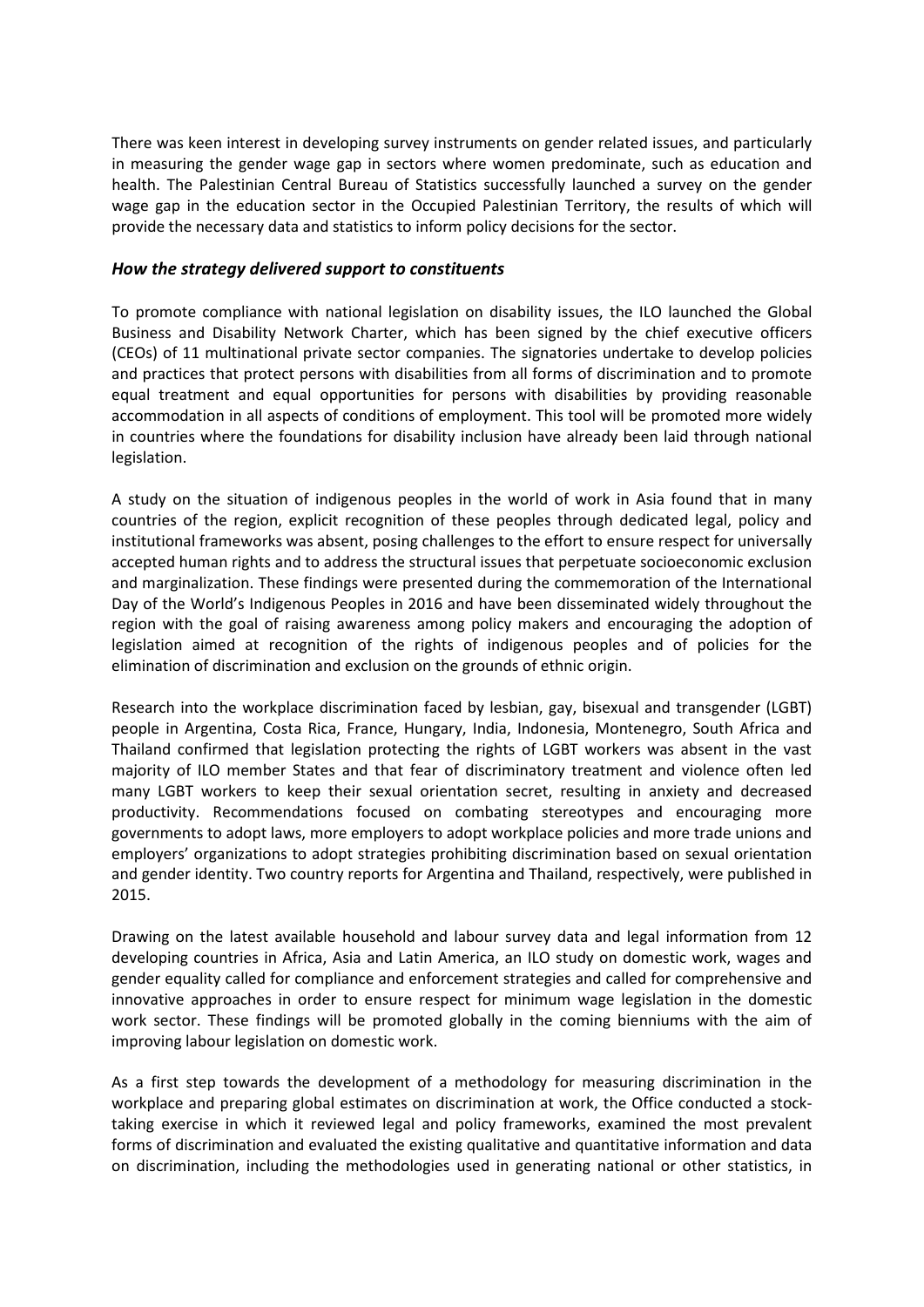Albania, Algeria, Australia, Brazil, Burundi, China, the Democratic Republic of Congo, France, India, Kuwait, South Africa, the United Kingdom and the United States of America. Based on these studies, global indicators of discrimination at work were proposed.

### *How the strategy helped to address gender equality and non-discrimination*

In line with its gender policy of 1999, the ILO seeks to advance gender equality through the inclusion of a gender dimension in all programmes and policies (i.e. gender mainstreaming). The strategy for progress under this Outcome necessitated ensuring that other Outcomes were pursued in a genderresponsive manner. To that end, the youth employment training modules developed and piloted during the biennium were reviewed and a specific module on gender and youth employment was developed (Outcome 2). The Office also endeavoured to show that promoting freedom of association for women workers can be a gateway to other women workers' rights and developed a training package for that purpose (Outcome 14).

## *Significant external partnerships that have helped in delivering the strategy*

Partnerships with 12 key United Nations agencies, including the Office of the United Nations High Commissioner for Human Rights (OHCHR), the Joint United Nations Programme on HIV/AIDS (UNAIDS), the World Health Organization (WHO) and the United Nations Entity for Gender Equality and the Empowerment of Women (UN Women), resulted in a joint statement by heads of agencies calling for an end to violence and discrimination against lesbian, gay, bisexual, transgender and intersex (LGBTI) adults, adolescents and children. The statement sets out specific steps that governments, in particular, should take to curb violence and protect individuals from discrimination, including by prohibiting discrimination and reviewing and repealing all laws used to arrest, punish or discriminate against people on the basis of their sexual orientation, gender identity or gender expression.

Together with senior leaders of the international community, the ILO, the International Organization for Migration (IOM), WHO and the United Nations Office at Geneva (UNOG) formed a network in order to advance gender equality in the executive management of their institutions through concrete, measurable commitments.

The United Nations Partnership on the Rights of Persons with Disabilities (UNPRPD) has funded projects and programmes in Asia (China, Indonesia and Viet Nam) that complement the work done by the ILO in these countries. The Partnership has also strengthened cooperation with other United Nations (UN) agencies that are working to promote the rights of persons with disabilities and has increased the impact of the Organization's efforts in this area.

| Significant outputs  |                                                                                                                                                                                                                                                                                                                                                                                                                                                                                                                                                                                                       |
|----------------------|-------------------------------------------------------------------------------------------------------------------------------------------------------------------------------------------------------------------------------------------------------------------------------------------------------------------------------------------------------------------------------------------------------------------------------------------------------------------------------------------------------------------------------------------------------------------------------------------------------|
| Knowledge generation | A paper entitled The Motherhood Pay Gap: A review of the issues, theory and international<br>$\bullet$<br>evidence was launched on International Women's Day in 2015. The study provides evidence that<br>mothers suffer a wage penalty over and above the penalty for being a woman, which raises<br>concerns not only about gender equality, but also about the capacity of societies to achieve a<br>sustainable balance between the goal of women's active employment in paid work and the goal<br>of ensuring a fair distribution of income to support the reproduction and rearing of children. |
| and management       | An issue brief on discrimination against LGBTs was published and disseminated widely on the<br>٠<br>International Day against Homophobia, Transphobia and Biphobia in 2015. The brief raises<br>awareness of the discrimination faced by LGBT workers and provides guidance on the promotion<br>of more inclusive workplaces.                                                                                                                                                                                                                                                                         |
|                      | An ILO InfoStory, Tackling sex discrimination through pay equity, was developed as a resource<br>$\bullet$<br>tool for students and educators and launched as an application that has been downloaded over<br>600 times in 47 countries.                                                                                                                                                                                                                                                                                                                                                              |